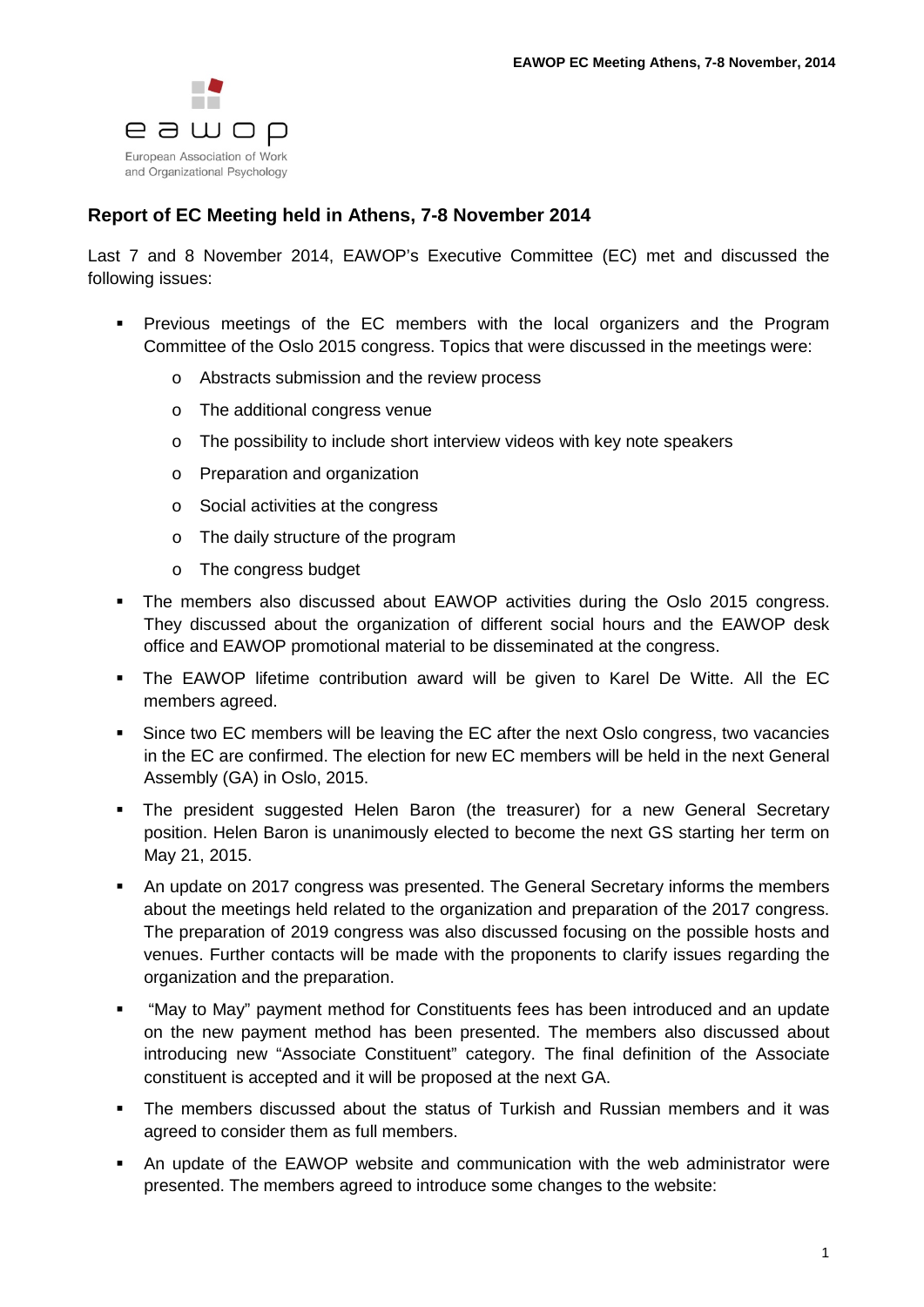

- o to include the information about programs in Work & Organizational psychology on the website.
- o to include section on job opportunities on the website.
- Updates and pending issues on the two journals (EJWOP and OPR) were discussed. No proposals were received for the new EJWOP editor since the call for the editor. Two possible candidates were mentioned by the EC members and they will be contacted.
- An update on The Alliance for Organizational Psychology, and changes in the Alliance were discussed. The members also discussed about EAWOP´s possible involvement in the Center for Evidence-Based Management (CEBMA) and agreed to consult CEBMA representatives how to proceed with the cooperation.
- The members discuss about the possibilities for EAWOP to participate in the 14th European Congress of Psychology organized by INPA, Italian Network of Psychologists' Associations (Milan 7 - 10 July 2015) and the way EAWOP can be presented and promoted there.
- The members discussed about EAWOP's relations with EFPA and its role in different European projects at European level. It was discussed about possibilities and ways to delimitate the role of EAWOP in potential European projects.
- A report about previous summer school in Portugal (September 2014) was presented. One bid for the next summer school (2016) was discussed and it was agreed to accept it.
- An update on the organization and preparation of the WorkLab for practitioners (Vilnius, November, 2014) is presented. The WorkLab committee will discuss about next year proposals during the next WorkLab in Vilnius.
- A report on the 2014 small group meetings (SGM) was presented. Proposals for 2015 SGM's were also discussed. The members decided to accept two proposals for 2015 and one more after further clarification regarding the budget from the proposals representatives. One proposal was denied.
- An update on the novelties, tasks done and future steps regarding the Specialized Certificate in W&O Psychology and the collaboration with EFPA was presented.
- A meeting of the Provisional Specialist European Awarding Committee of the W&O Europsy Certificate was held during winter in Brussels. The news and report from the meeting were presented.
- The members discussed about a proposal regarding commercialization of videos (e.g. congress videos) made by SAGE. Further clarification of the proposal will be requested from SAGE.
- Financial report and current financial situation of the EAWOP were examined. The members also discussed about the proposal for the 2015 and 2016 budget. Final budget proposal will be concluded before the next GA in Oslo.
- The members agreed on an increase of EAWOP administrative secretary's salary. The amendment of the contract regarding the change of salary is signed by the President and Sabina Hodzic.